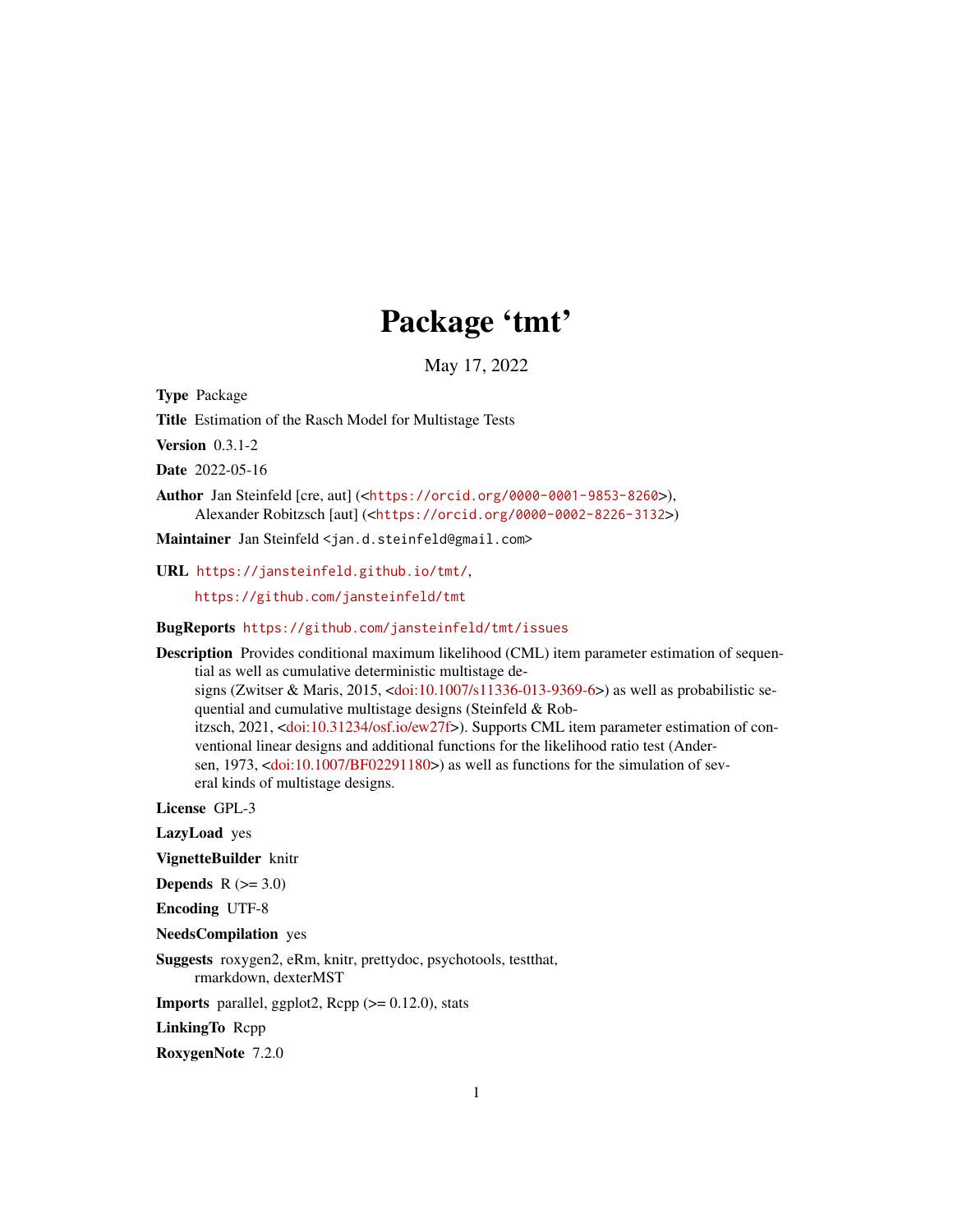<span id="page-1-0"></span>Language en-US Repository CRAN Date/Publication 2022-05-17 09:10:02 UTC

### R topics documented:

| Index | 17 |
|-------|----|
|       |    |
|       |    |
|       |    |
|       |    |
|       |    |
|       |    |
|       |    |

tmt-package *tmt: Estimation of the Rasch Model for Multistage Tests*

#### **Description**

Provides conditional maximum likelihood (CML) item parameter estimation of sequential as well as cumulative deterministic multistage designs (Zwitser & Maris, 2015, doi: [10.1007/s113360139369-](https://doi.org/10.1007/s11336-013-9369-6) [6\)](https://doi.org/10.1007/s11336-013-9369-6) as well as probabilistic sequential and cumulative multistage designs (Steinfeld & Robitzsch, 2021, doi: [10.31234/osf.io/ew27f\)](https://doi.org/10.31234/osf.io/ew27f). Supports CML item parameter estimation of conventional linear designs and additional functions for the likelihood ratio test (Andersen, 1973, doi: [10.1007/](https://doi.org/10.1007/BF02291180) [BF02291180\)](https://doi.org/10.1007/BF02291180) as well as functions for the simulation of several kinds of multistage designs.

#### Details

In multistage tests different groups of items (modules) are presented to persons depending on their response behavior to previous item groups. Multistage testing is thus a simple form of adaptive testing. If data is collected on the basis of such a multistage design and the items are estimated using the Conditional Maximum Likelihood (CML) method, Glas (1989) <doi:10.3102/10769986013001045> has shown, that the item parameters are biased. Zwitser and Maris (2015) <doi:10.1007/s11336- 013-9369-6> showed in their work, that taking the applied multistage design in consideration and including it in the estimation of the item parameters, the estimation of item parameters is not biased using the CML method. Their proposed solution is implemented in our package. MST designs with a probabilistic instead of a deterministic routing rule (see, e.g. Chen, Yamamoto, & von Davier, 2014 <doi:10.1201/b16858>) are not estimated with this method, therefore the proposed solouting is again modified by Steinfeld and Robitzsch (2021) <doi:10.31234/osf.io/ew27f> which is also integrated into this package.

An application example can be found in the vignette by using the following command in the R console vignette("introduction\_to\_tmt")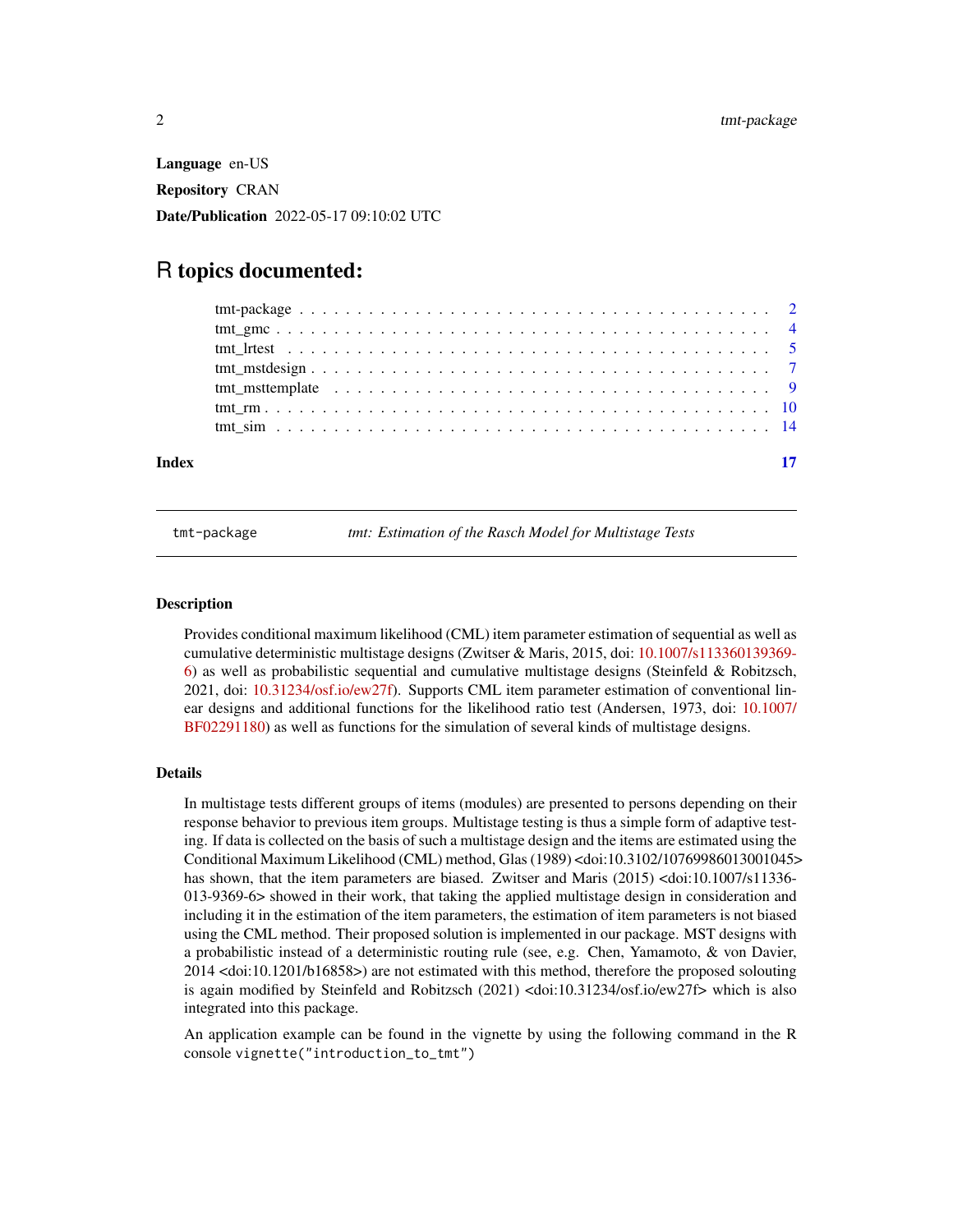#### tmt-package 3

logo



#### Author(s)

Maintainer: Jan Steinfeld <jan.d.steinfeld@gmail.com> [\(ORCID\)](https://orcid.org/0000-0001-9853-8260)

Authors:

• Alexander Robitzsch <robitzsch@ipn.uni-kiel.de> [\(ORCID\)](https://orcid.org/0000-0002-8226-3132)

#### References

- Andersen, E. B. (1973). A goodness of fit test for the Rasch model. *Psychometrika*, 38(1), 123-140.
- Baker, F. B., & Harwell, M. R. (1996). Computing elementary symmetric functions and their derivatives: A didactic. *Applied Psychological Measurement*, 20(2), 169-192. Chicago
- Baker, F. B., & Kim, S. H. (2004). *Item response theory: Parameter estimation techniques*. CRC Press.
- Chen, H., Yamamoto, K., & von Davier, M. (2014). Controlling multistage testing exposure rates in international large-scale assessments. In A. Yan, A. A. von Davier, & C. Lewis (Eds.), *Computerized Multistage Testing: Theory and Applications* (pp. 391–409). New York: CRC Press. https://doi.org/10.1201/b16858
- Fischer, G. H., & Molenaar, I. W. (Eds.). (2012). *Rasch models: Foundations, recent developments, and applications*. Springer Science & Business Media.
- Formann, A. K. (1986). A note on the computation of the second-order derivatives of the elementary symmetric functions in the Rasch model. *Psychometrika*, 51(2), 335-339.
- Glas, C.A.W. (1988). The Rasch model and multistage testing. *Journal of Educational Statistics*, 13(1), 45-52.
- Glas, C.A.W. (2016). Maximum-Likelihood Estimation. In van der Linden, W.J. (Ed.), *Handbook of Item Response Theory: Volume two: Statistical tools.* (pp. 197 - 236). New York: CRC Press.
- Rasch, G. (1960). *Probabalistic models for some intelligence and attainment tests.* Danmarks paedagogiske institut.
- Steinfeld, J., & Robitzsch, A. (2021). Conditional maximum likelihood estimation in probabilitybranched multistage designs. *PsyArXiv*. 20 March 2021. https://doi.org/10.31234/osf.io/ew27f
- Verhelst, N.D., Glas, C.A.W. und van der Sluis, A. (1984). Estimation Problems in the Rasch-Model: The Basic Symmetric Functions. *Computational Statistics Quatarly*, 1(3), 245-262.
- Zwitser, R. J., & Maris, G. (2015). Conditional statistical inference with multistage testing designs. *Psychometrika*, 80(1), 65-84.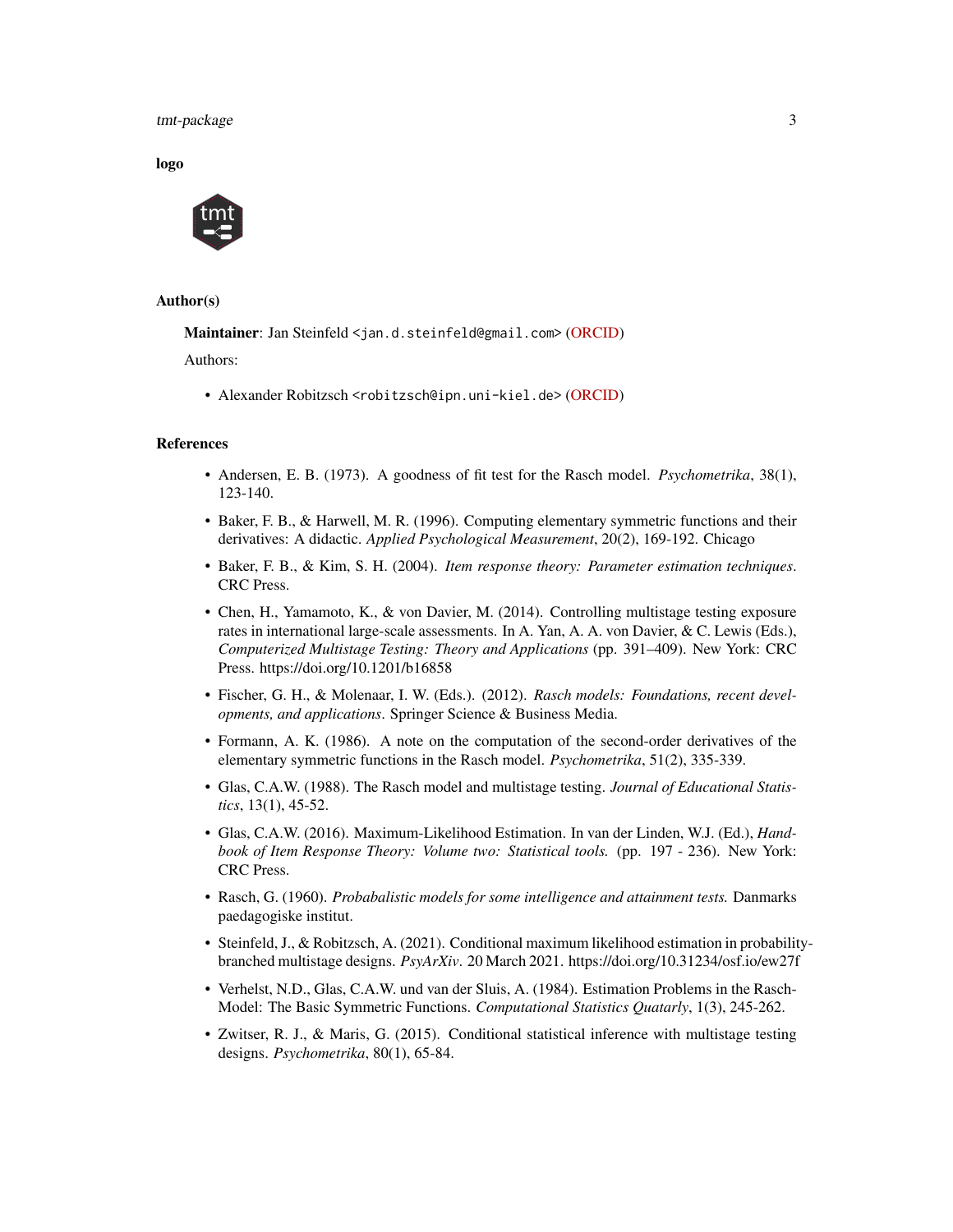#### See Also

Useful links:

- <https://jansteinfeld.github.io/tmt/>
- <https://github.com/jansteinfeld/tmt>
- Report bugs at <https://github.com/jansteinfeld/tmt/issues>

#### Examples

```
tmt:::tmt_ascii()
## _ _
## | |_ _ __ ___ | |_
## | - | - | - \sim \sqrt{2}## | |_| | | | | | |_
## \__|_| |_| |_|\__|
```
tmt\_gmc *Function for the Graphical Model Check*

#### Description

This function performs a so-called graphical model check on the basis of the previously performed Likelihood Ratio Test [tmt::tmt\_lrttest()]. The estimated item parameters of the two groups are plotted against each other. There is the possibility in this function to highlight items, to be excluded items from the plot, and to produce confidence-ellipses if desired.

#### Usage

```
tmt_gmc(
 object,
  title = "graphical model check",
 xaxis = NULL,yaxis = NULL,
 \lim = NULL,
  ellipse = FALSE,
  drop = NULL,alpha = 0.05,
  legendtitle = "split criteria",
  info = NULL
)
```
#### Arguments

| object | object of the function [tmt::tmt ]rttest()] |
|--------|---------------------------------------------|
| title  | of the plot                                 |

<span id="page-3-0"></span>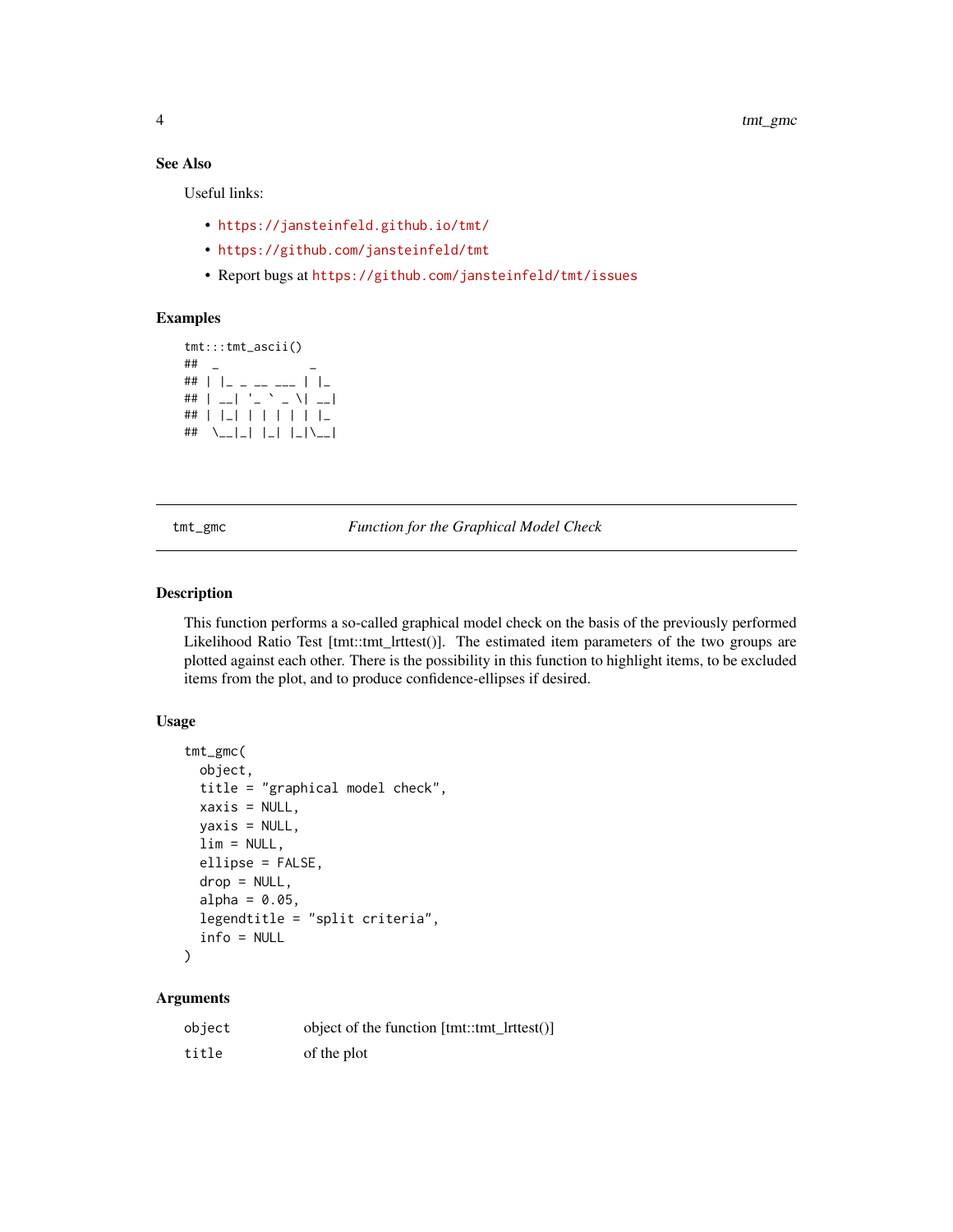#### <span id="page-4-0"></span>tmt\_lrtest 5

| xaxis       | description of the x-axis                                                  |
|-------------|----------------------------------------------------------------------------|
| yaxis       | description of the y-axis                                                  |
| lim         | of the plot                                                                |
| ellipse     | should confidence-ellipse be plotted                                       |
| drop        | which items should be excluded from the plot                               |
| alpha       | which alpha should be used for the ellipse                                 |
| legendtitle | Title of the Legend                                                        |
| info        | vector with further information for the Plot with names of submitted items |

#### Author(s)

Jan Steinfeld

#### Examples

```
#############################################################################
# Example of Graphical Model Check
#############################################################################
items \leq seq(-3,3,length.out = 16)
names(items) <- paste0("i",1:16)
persons = 500
dat \le tmt:::sim.rm(theta = persons, b = items, seed = 1234)
dat.rm <- tmt_rm(dat)
dat.lrt <- tmt_lrtest(dat.rm, split = "median")
info \leftarrow rep(c("group_a", "group_b"), each = 8)names(info) <- paste0("i",1:16)
drop <- c("i1","i18")
#library(ggplot2)
plot <- tmt_gmc(object = dat.lrt,
ellipse = TRUE,
info = info,
drop = drop,
title = "graphical model check",
alpha = 0.05,
legendtitle = "split criteria")
```
<span id="page-4-1"></span>tmt\_lrtest *Computation of Andersen's Likelihood-Ratio Test*

#### Description

This function applies the Likelihood Ratio Test of Andersen. Note that all persons with raw score equal to "median" are assigned to the lower group in cases of a median split. Is is also allowed to split after "mean" or submit any dichotomous vector as split criteria.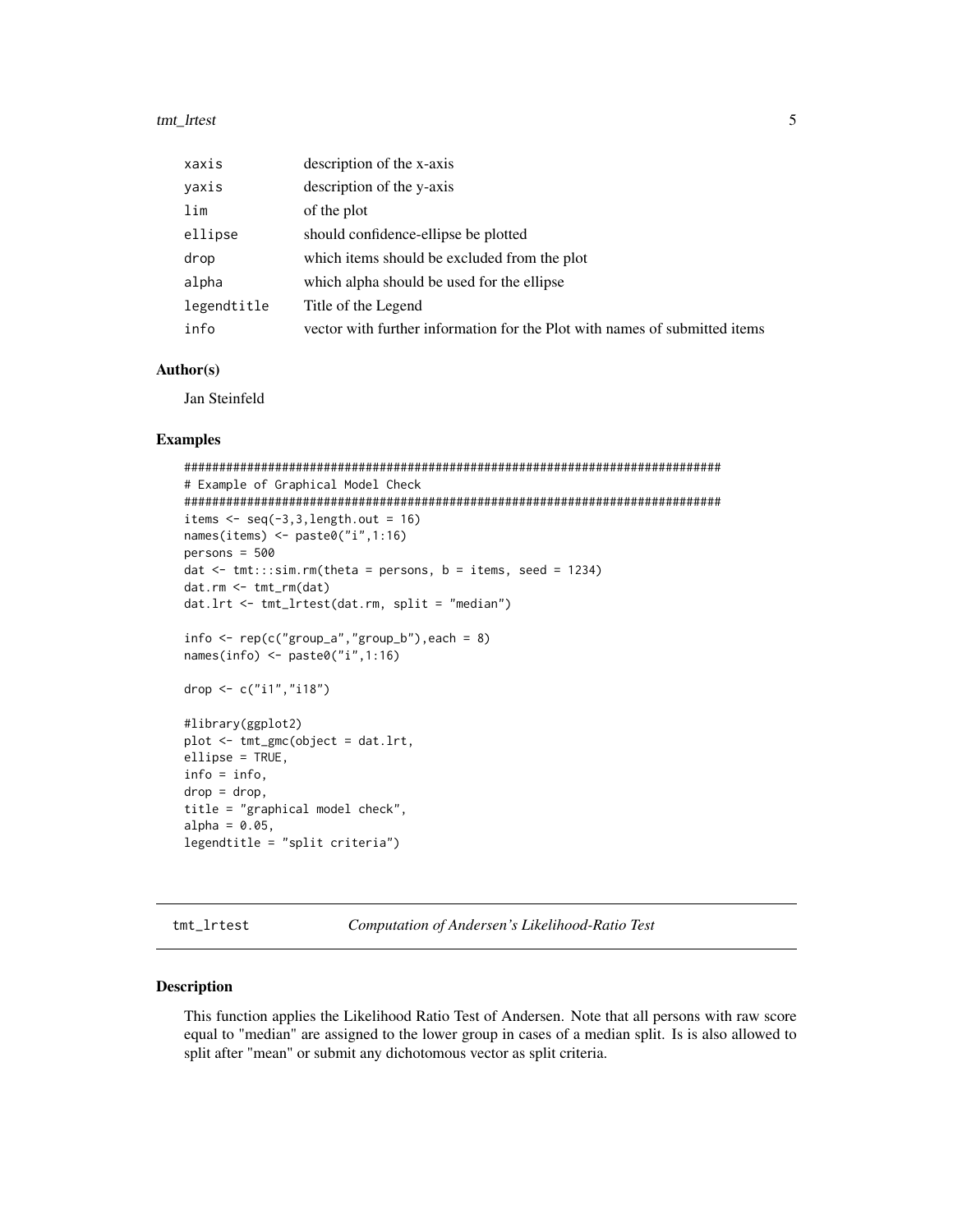#### <span id="page-5-0"></span>Usage

tmt\_lrtest(object, split = "median", cores = NULL, se = TRUE, ...)

#### Arguments

| object    | it is necessary to submit an object of the function mst or nmst                                           |
|-----------|-----------------------------------------------------------------------------------------------------------|
| split     | default is the split criteria "median" of the raw score, optional are "mean" or any<br>dichotomous vector |
| cores     | submit integer of cores you would like to apply                                                           |
| se        | logical: if true, the standard error is estimated                                                         |
| $\ddotsc$ | further arguments for the tmt_rm function                                                                 |

#### Value

List with following entries

| data_orig         | Submitted data frame with item responses                  |
|-------------------|-----------------------------------------------------------|
| betapars_subgroup |                                                           |
|                   | List of item parameters (difficulty) for each subgroup    |
| se.beta_subgroup  |                                                           |
|                   | List of standard errors of the estimated item parameters  |
| model             | Used model ((mst) for Rasch model with multistage design) |
| LRvalue           | LR-value                                                  |
| df                | Degrees of freedoms for the test statistic                |
| pvalue            | P-value of the likelihood ratio test                      |
| loglik_subgroup   |                                                           |
|                   | Log-likelihoods for the subgroups                         |
|                   | split_subgroup List of split vector for each subgroup     |
| call              | Submitted arguments for the function (matched call)       |
| fitobi            | List of objects from subgroup estimation                  |

#### Author(s)

Jan Steinfeld

#### References

- Andersen, E. B. (1973). A goodness of fit test for the Rasch model. *Psychometrika*, 38(1), 123-140.
- Fischer, G. H., & Molenaar, I. W. (Eds.). (2012). *Rasch models: Foundations, recent developments, and applications*. Springer Science & Business Media.

#### See Also

[tmt\\_rm](#page-9-1)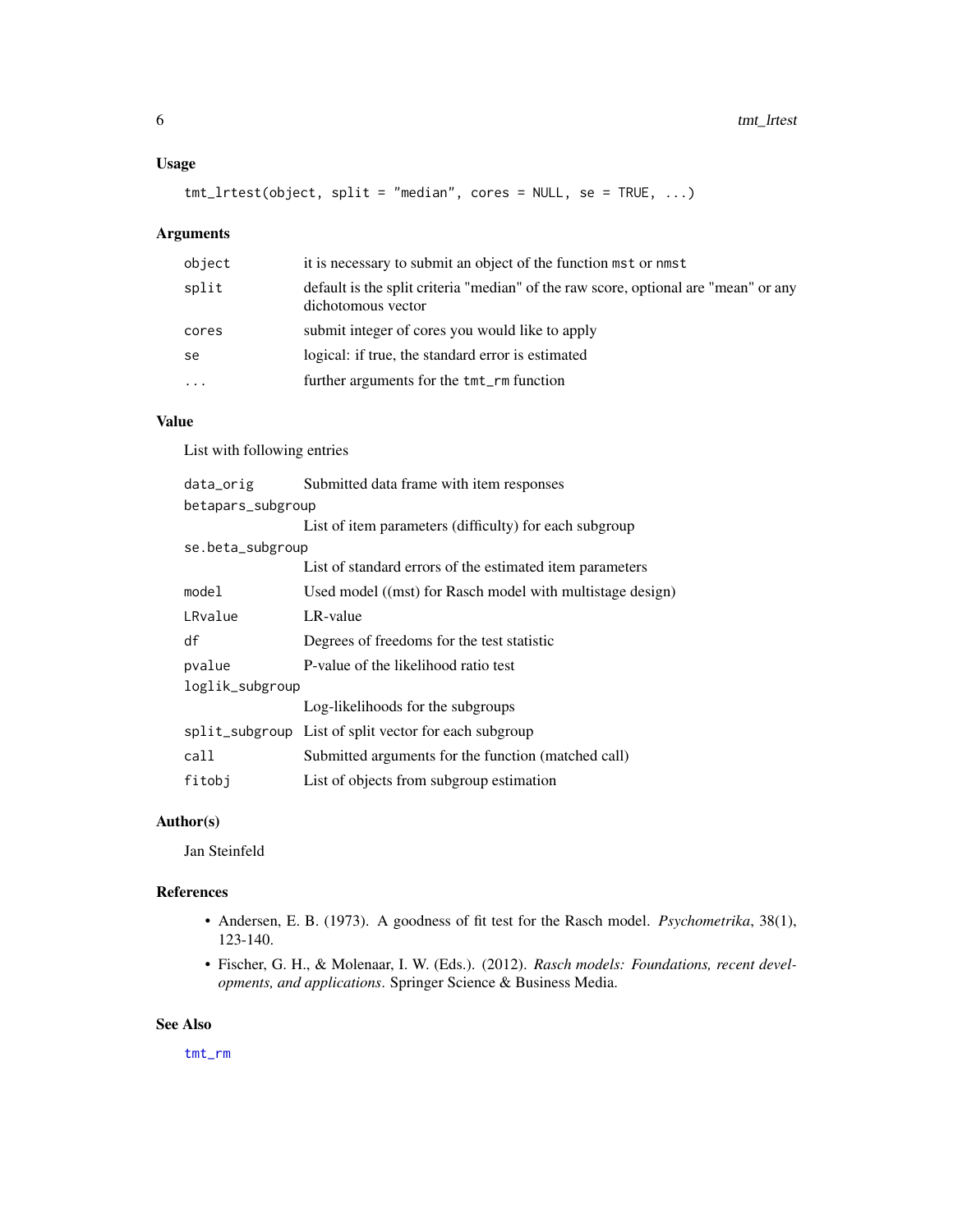#### <span id="page-6-0"></span>tmt\_mstdesign 7

#### Examples

```
# example for tmt_lrtest
#############################################################################
# Example Rasch model and Likelihood Ratio Test
#############################################################################
dat \le- tmt:::sim.rm(theta = 100, b = 10, seed = 1111)
dat.rm < - trm(rm(data = dat)dat.lrt <- tmt_lrtest(dat.rm)
summary(dat.lrt)
```
tmt\_mstdesign *Function to Translate the* mstdesign *Syntax*

#### Description

This function translates the specified multistage design for different purposes and functions used in this package. It is possible to apply this function on deterministic as well as probabilistic multistage designs with either sequential or cumulative routing. A detailed instruciton of the application can be found in the package vignette.

#### Usage

```
tmt_mstdesign(
 mstdesign,
  options = c("design", "simulation", "modules", "items")
\lambda
```
#### Arguments

| mstdesign | definition of desired multistage design                                                                                                                                                                                                  |
|-----------|------------------------------------------------------------------------------------------------------------------------------------------------------------------------------------------------------------------------------------------|
| options   | vector of required output. 'modules' = Matrix with the classification of modules<br>and items. $\dot{\ }$ simulation $\dot{ }$ = list of all stages. $\dot{ }$ design $\dot{ }$ = matrix of all branches.<br>items' vector of all Items. |
|           |                                                                                                                                                                                                                                          |

#### Value

List with following entries

| modules    | Matrix which contains each module with its corresponding items                                  |
|------------|-------------------------------------------------------------------------------------------------|
| simulation | List of the multistage design. Each element within the list contains a matrix for<br>each stage |
| design     | Matrix of all possible branches                                                                 |
| items      | Vector of item names                                                                            |

#### Author(s)

Jan Steinfeld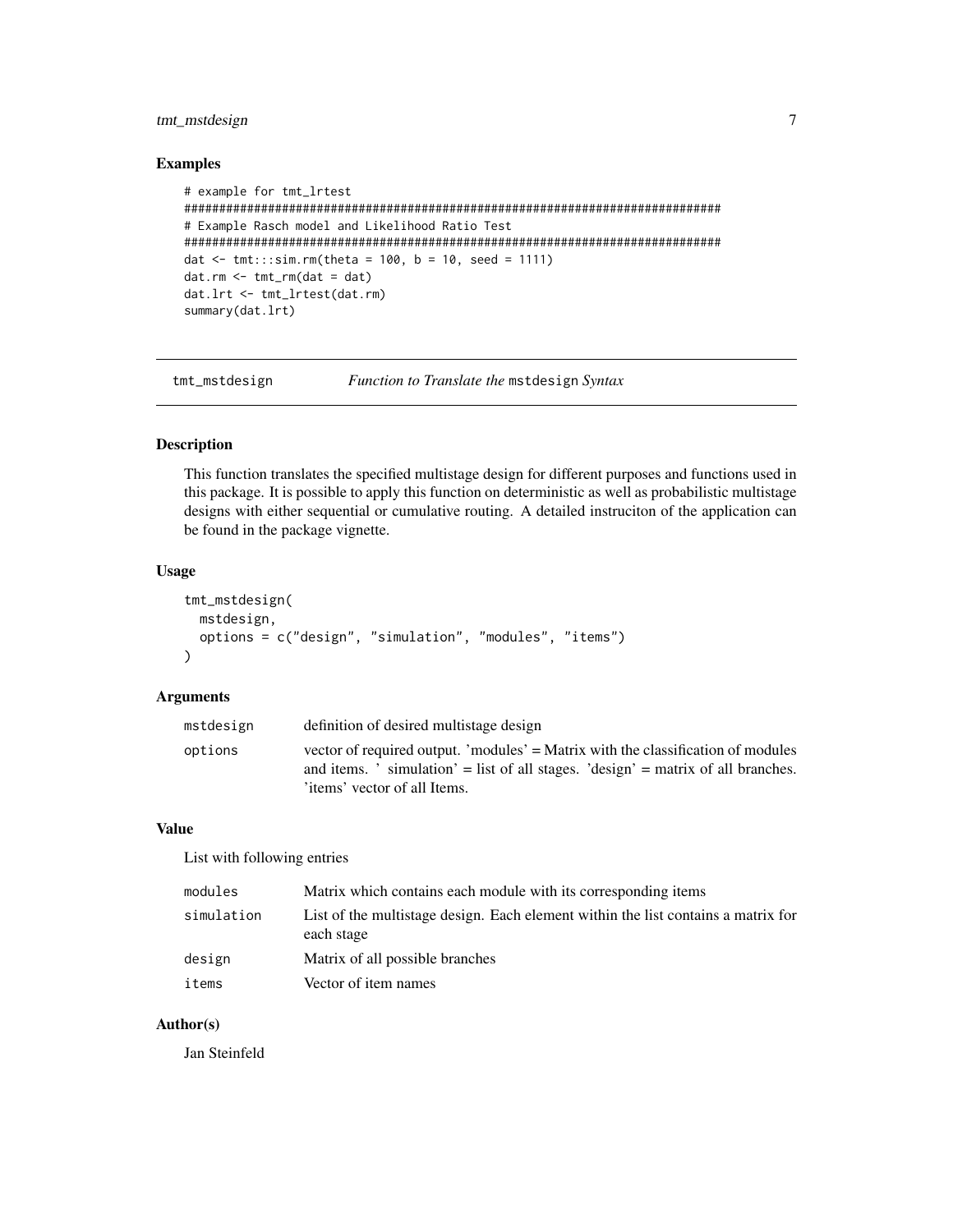```
# example for tmt_mstdesign
## Not run:
###################################
# Example-1
###################################
  mstdesign <- "
   B1 = c(i1, i2, i3, i4, i5)B2 =~ c(i6, i7, i8, i9, i10)
   B3 =~ c(i11, i12, i13, i14, i15)
   B4 =~ c(i16, i17, i18, i19, i20)
   B5 =~ c(i21, i22, i23, i24, i25)
   B6 =~ c(i26, i27, i28, i29, i30)
   # define branches
   b1 := B4(0,2) + B2(0,2) + B1(0,5)b2 := B4(0,2) + B2(3,5) + B3(0,5)b3 := B4(3,5) + B5(0,2) + B3(0,5)b4 := B4(3,5) + B5(3,5) + B6(0,5)"
# ---------------------------
# for simulation purposes
tmt_mstdesign(mstdesign, options = "simulation")$simulation
# ---------------------------
# summary of the submitted design
tmt_mstdesign(mstdesign, options = "design")$design
# ---------------------------
# matrix of all modules with the containing items
tmt_mstdesign(mstdesign, options = "modules")$modules
# ---------------------------
# vector of all items
tmt_mstdesign(mstdesign, options = "items")$items
# ---------------------------
# list of all four elements
tmt_mstdesign(mstdesign, options = c("design", "simulation", "modules", "items"))
## End(Not run)
###################################
# Example-2
###################################
mstdesign <- "
     B1 = \sim paste0('i', 1:5)
      B2 = \infty paste0('i',6:10)
     B3 =~ paste0('i',11:15)
     B4 =~ paste0('i',16:20)
     B5 =~ paste0('i',21:25)
      B6 =~ paste0('i',26:30)
```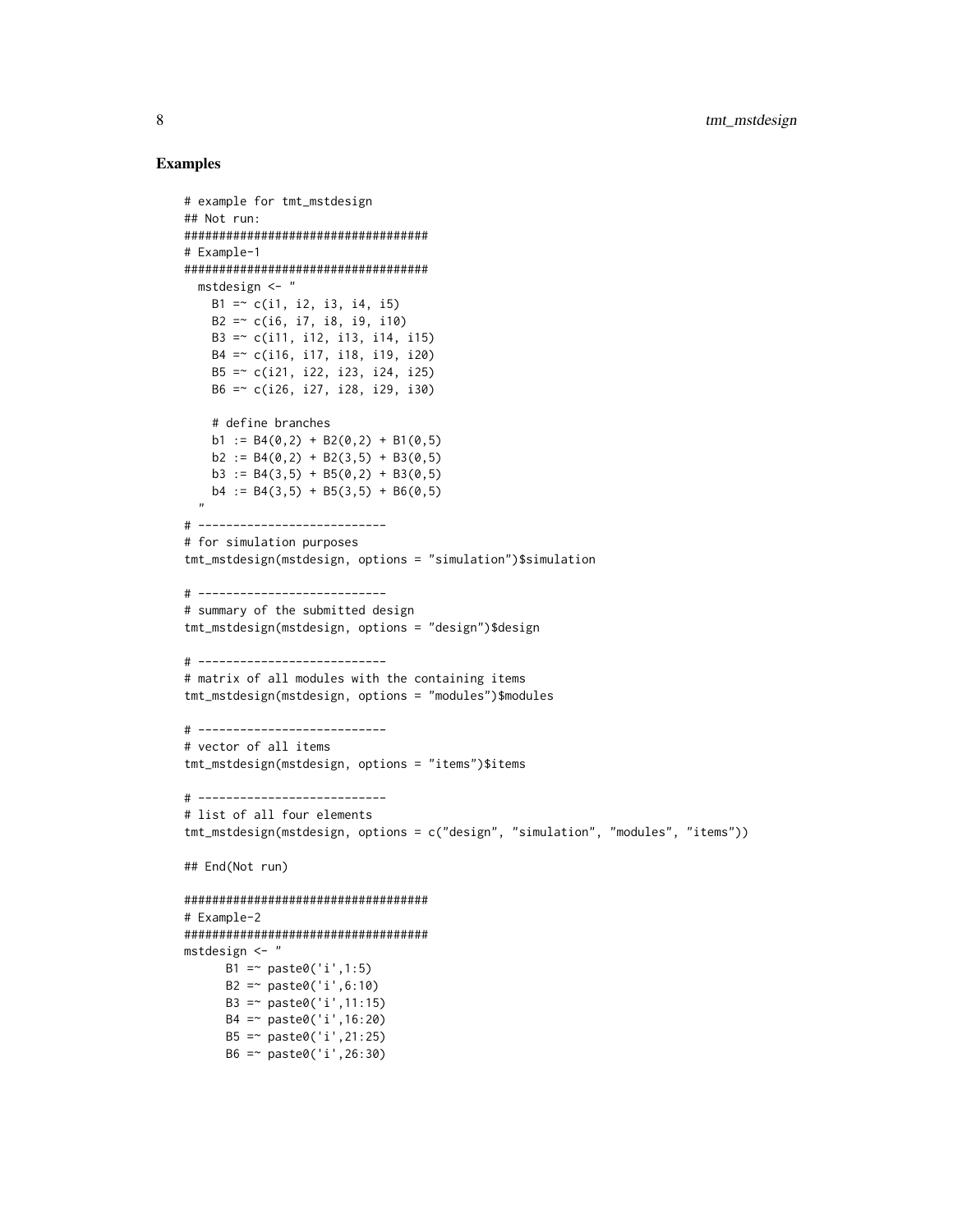```
# define branches
     b1 := B4(0,2) + B2(0,2) + B1b2 := B4(0,2) + B2(3,5) + B3b3 := B4(3,5) + B5(0,2) + B3b4 := B4(3,5) + B5(3,5) + B6"
designelements <- tmt_mstdesign(mstdesign,
    options = c("design", "simulation", "modules", "items"))
```
tmt\_msttemplate *Function to create a template for the multistage design used in tmt*

#### Description

This function creates a template for the definition of multistage designs as required by the estimation function (in multistage design cases). The defines multistage design is then handed over to the functiontmt\_mstdesign. Essentially, these are the modules, rules and path sections. In the formulabased notation, it is also possible to state additional conditions (constraints) that can be found in the data and are reflected in the multistage design.

#### Usage

```
tmt_msttemplate(formula = NULL, full = TRUE, eval = TRUE)
```
#### Arguments

| formula | formula for the desired template of a multistage design. If formula is leaved |
|---------|-------------------------------------------------------------------------------|
|         | empty, a matrix as MST design template is generated.                          |
| full    | logical if the modules and rules sections should also be created              |
| eval    | logical should the text input be evaluated (e.g. $3:6 = c(3, 4, 5, 6)$ )      |

#### Author(s)

Jan Steinfeld

```
#############################################################################
# create simple template
#############################################################################
formula = "start(start) += S1(B1, B2, B3) += S2(B4, B5, B6, B7)"
tmt_msttemplate(formula, full = TRUE, eval = TRUE)
tmt_msttemplate(formula, full = TRUE, eval = FALSE)
#############################################################################
# create complex template
#############################################################################
```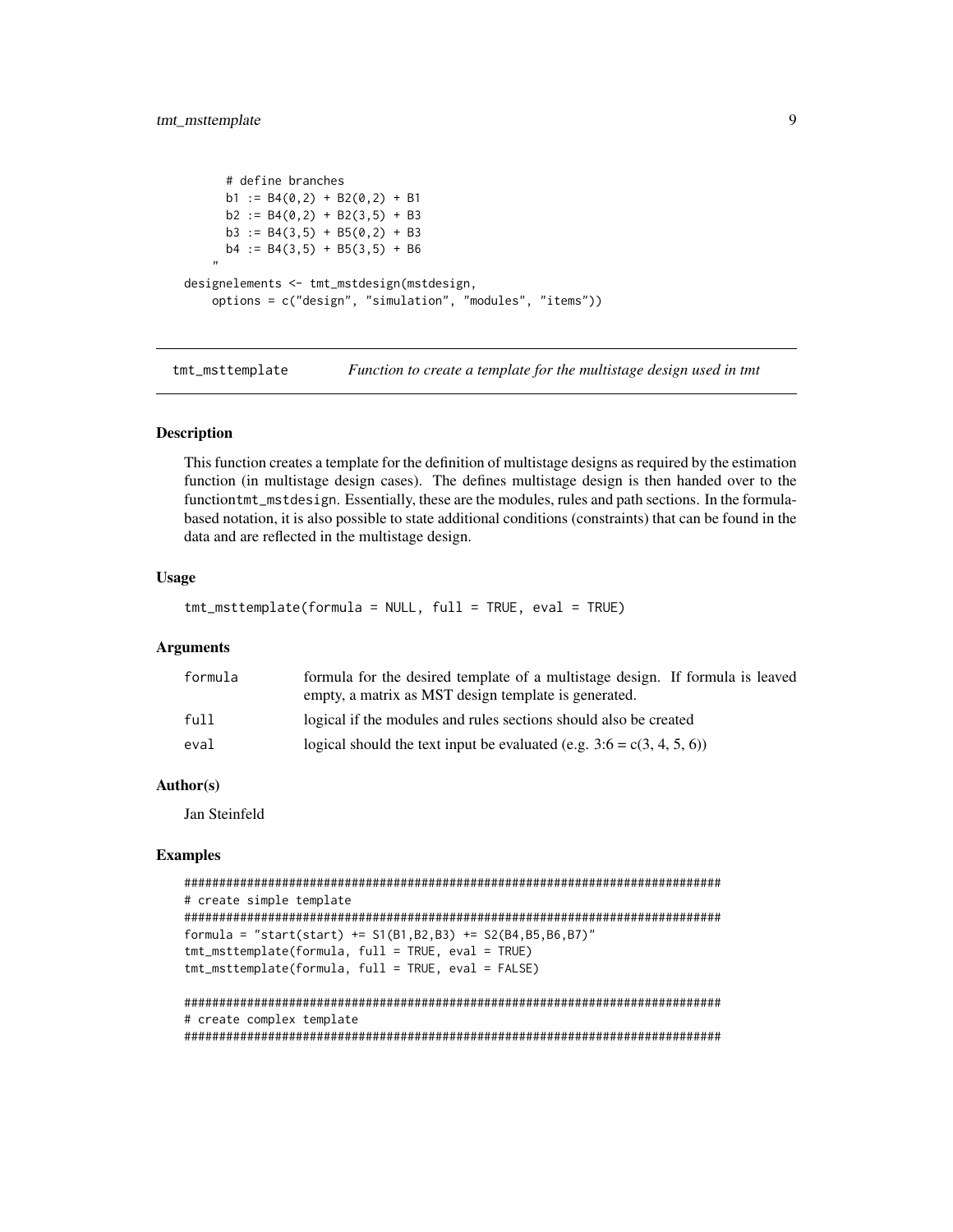```
formula = "nativ(no,yes) \sim education(low, medium, heigh) \simCBM(3:6) += SI(B1,B2,B3) += SI(B4,B5,B6,B7)"
tmt_msttemplate(formula, full = TRUE, eval = TRUE)
tmt_msttemplate(formula, full = TRUE, eval = FALSE)
```

```
#############################################################################
# create template for the input as matrix
#############################################################################
tmt_msttemplate()
```
<span id="page-9-1"></span>tmt\_rm *Estimation (CML) ot the Rasch model with or without multistage designs.*

#### Description

The tmt\_rm function estimates the Rasch model. If the data are collected based on a multistage design (see Zwitser and Maris, 2015) the specific multistage design mstdesign has to be submitted.

#### Usage

```
tmt_rm(
 dat,
  mstdesign = NULL,
 weights = NULL,
 start = NULL,
  sum@ = TRUE,se = TRUE,optimization = "nlminb",
  ...
)
```
#### Arguments

| dat          | a matrix of dichotomous $(0/1)$ data or a list of the function $tmt$ designs im                                                    |
|--------------|------------------------------------------------------------------------------------------------------------------------------------|
| mstdesign    | Model for the multistage design, if CML estimation without multistage designs<br>is required, than leave the default value         |
| weights      | is optional for the weights of cases                                                                                               |
| start        | Vector of start values. If no vector is provided, the start values will be automatic<br>generated                                  |
| sum0         | logical: If the item parameters should be normed to 'sum $= 0$ ' as recommended<br>by Glas $(2016, p. 208)$ . Otherwise sum0=FALSE |
| se           | logical: should the standard error should be estimated?                                                                            |
| optimization | character: Per default 'nlminb' is used but 'optim' is also supported.                                                             |
| .            | optional further arguments for optim and nlminb use control $=$ list() with argu-<br>ments.                                        |

<span id="page-9-0"></span>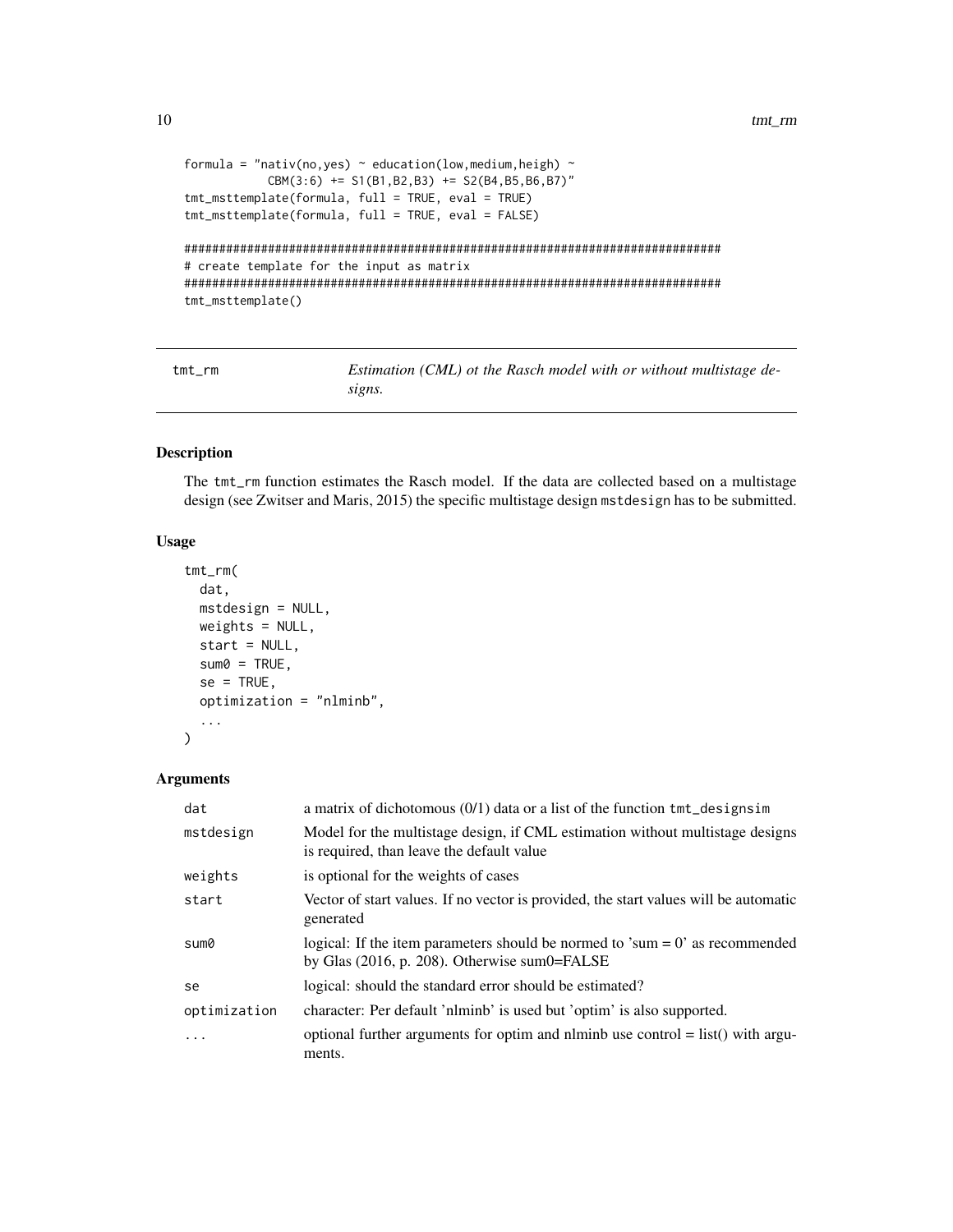#### tmt\_rm 11

#### Details

According to Glas (1988) <doi:10.3102/10769986013001045> CML estimation of item parameters is biased if the data is collected in multistage designs and this design is not considered. Zwitser and Maris (2015) <doi:10.1007/s11336-013-9369-6> propose to use an additional design matrix to fragment the elementary symmetric function. Their approach is implemented in this package. MST designs with a probabilistic instead of a deterministic routing rule (see, e.g. Chen, Yamamoto, & von Davier, 2014 <doi:10.1201/b16858>) are not estimated with this method, therefore the proposed solouting is again modified by Steinfeld and Robitzsch (2021) <doi:10.31234/osf.io/ew27f> which is also integrated into this package.

#### Value

List with following entries

| betapar     | Estimated item difficulty parameters (if sum0=FALSE, than the first item is set<br>to $0$ )                     |
|-------------|-----------------------------------------------------------------------------------------------------------------|
| se.beta     | Standard errors of the estimated item parameters                                                                |
| loglik      | Conditional log-likelihood of the model                                                                         |
| df          | Number of estimated parameters                                                                                  |
| N           | Number of Persons                                                                                               |
| I           | Number of items                                                                                                 |
| data_orig   | Submitted data frame with item responses                                                                        |
| data        | Used data frame with item responses                                                                             |
| desmat      | Design matrix                                                                                                   |
| convergence | Convergence criterion                                                                                           |
| iterations  | Number of iterations                                                                                            |
| hessian     | Hessian-Matrix                                                                                                  |
| model       | Used model ((mst) for Rasch model with multistage design)                                                       |
| call        | Submitted arguments for the function (matched call)                                                             |
|             | designelements If the multistage version is requested, the preprocessed design is returned, oth-<br>erwise NULL |
| mstdesign   | If the multistage version is requested, the submitted design is returned, otherwise<br>NULL                     |

#### Author(s)

Jan Steinfeld

#### References

- Baker, F. B., & Harwell, M. R. (1996). Computing elementary symmetric functions and their derivatives: A didactic. *Applied Psychological Measurement*, 20(2), 169-192.
- Baker, F. B., & Kim, S. H. (2004). *Item response theory: Parameter estimation techniques*. CRC Press.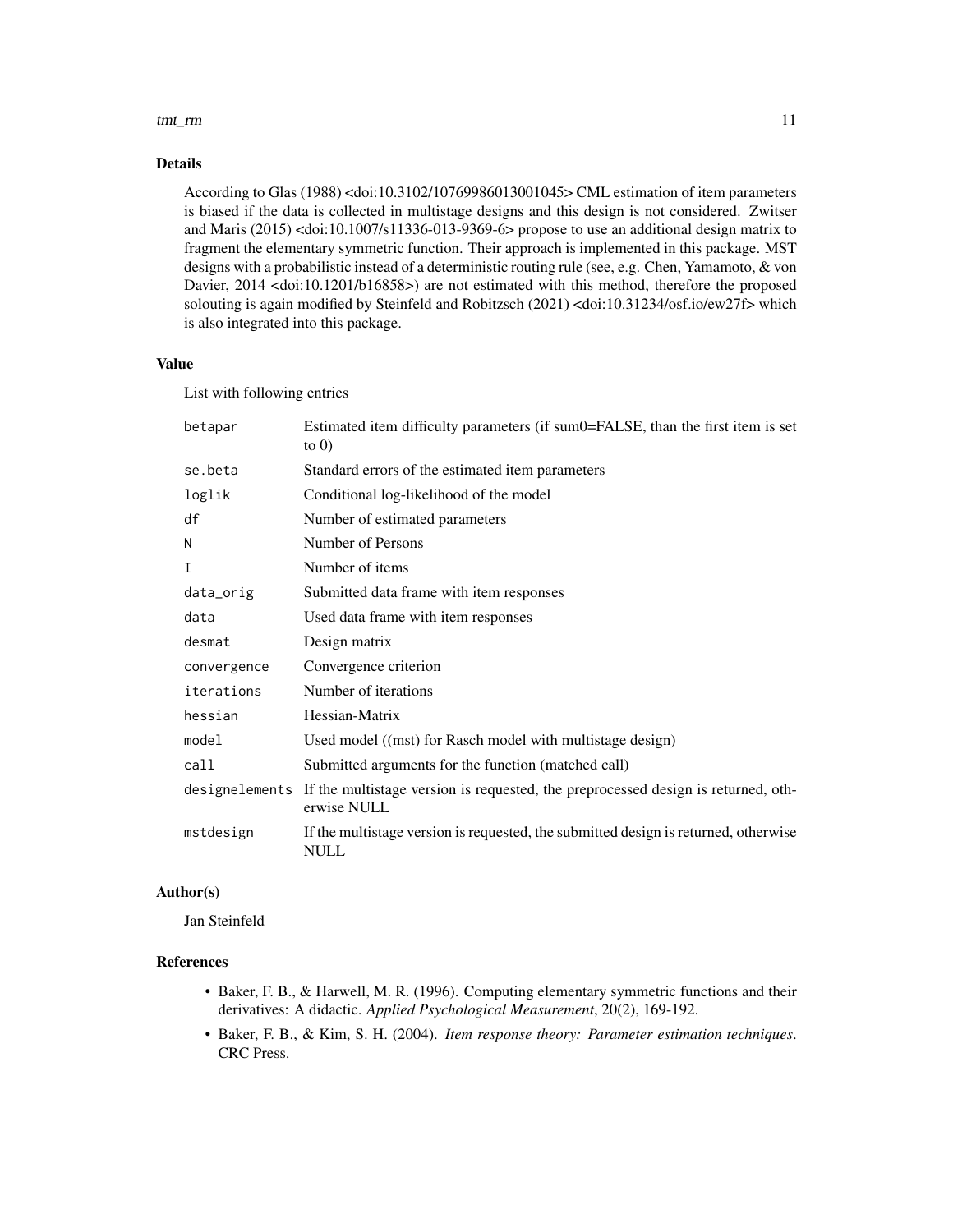- <span id="page-11-0"></span>• Chen, H., Yamamoto, K., & von Davier, M. (2014). Controlling multistage testing exposure rates in international large-scale assessments. In A. Yan, A. A. von Davier, & C. Lewis (Eds.), *Computerized Multistage Testing: Theory and Applications* (pp. 391–409). New York: CRC Press. https://doi.org/10.1201/b16858
- Fischer, G. H., & Molenaar, I. W. (Eds.). (2012). *Rasch models: Foundations, recent developments, and applications*. Springer Science & Business Media.
- Formann, A. K. (1986). A note on the computation of the second-order derivatives of the elementary symmetric functions in the Rasch model. *Psychometrika*, 51(2), 335-339.
- Glas, C.A.W. (1988). The Rasch model and multistage testing. *Journal of Educational Statistics*, 13(1), 45-52.
- Glas, C.A.W. (2016). Maximum-Likelihood Estimation. In van der Linden, W.J. (Ed.), *Handbook of Item Response Theory: Volume two: Statistical tools.* (pp. 197 - 236). New York: CRC Press.
- Rasch, G. (1960). *Probabalistic models for some intelligence and attainment tests.* Danmarks paedagogiske institut.
- Steinfeld, J., & Robitzsch, A. (2021). Conditional maximum likelihood estimation in probabilitybranched multistage designs. *PsyArXiv*. 20 March 2021. https://doi.org/10.31234/osf.io/ew27f
- Verhelst, N.D., Glas, C.A.W., & van der Sluis, A. (1984). Estimation Problems in the Rasch-Model: The Basic Symmetric Functions. *Computational Statistics Quarterly*, 1(3), 245-262.
- Zwitser, R. J., & Maris, G. (2015). Conditional statistical inference with multistage testing designs. *Psychometrika*, 80(1), 65-84.

#### See Also

[tmt\\_lrtest](#page-4-1)

```
# example for tmt_rm
#############################################################################
# Example-1 simple Rasch model
#############################################################################
dat \le tmt:::sim.rm(theta = 100, b = 10, seed = 1111)
dat.rm < -trut\_rm(data = dat)summary(dat.rm)
#############################################################################
# Example-1 for multistage-design
#############################################################################
mstdesign <- "
 M1 = c(i1, i2, i3, i4, i5)M2 =~ c(i6, i7, i8, i9, i10)
 M3 =~ c(i11, i12, i13, i14, i15)
 # define path
 p1 := M2(0, 2) + M1p2 := M2(3,5) + M3"
```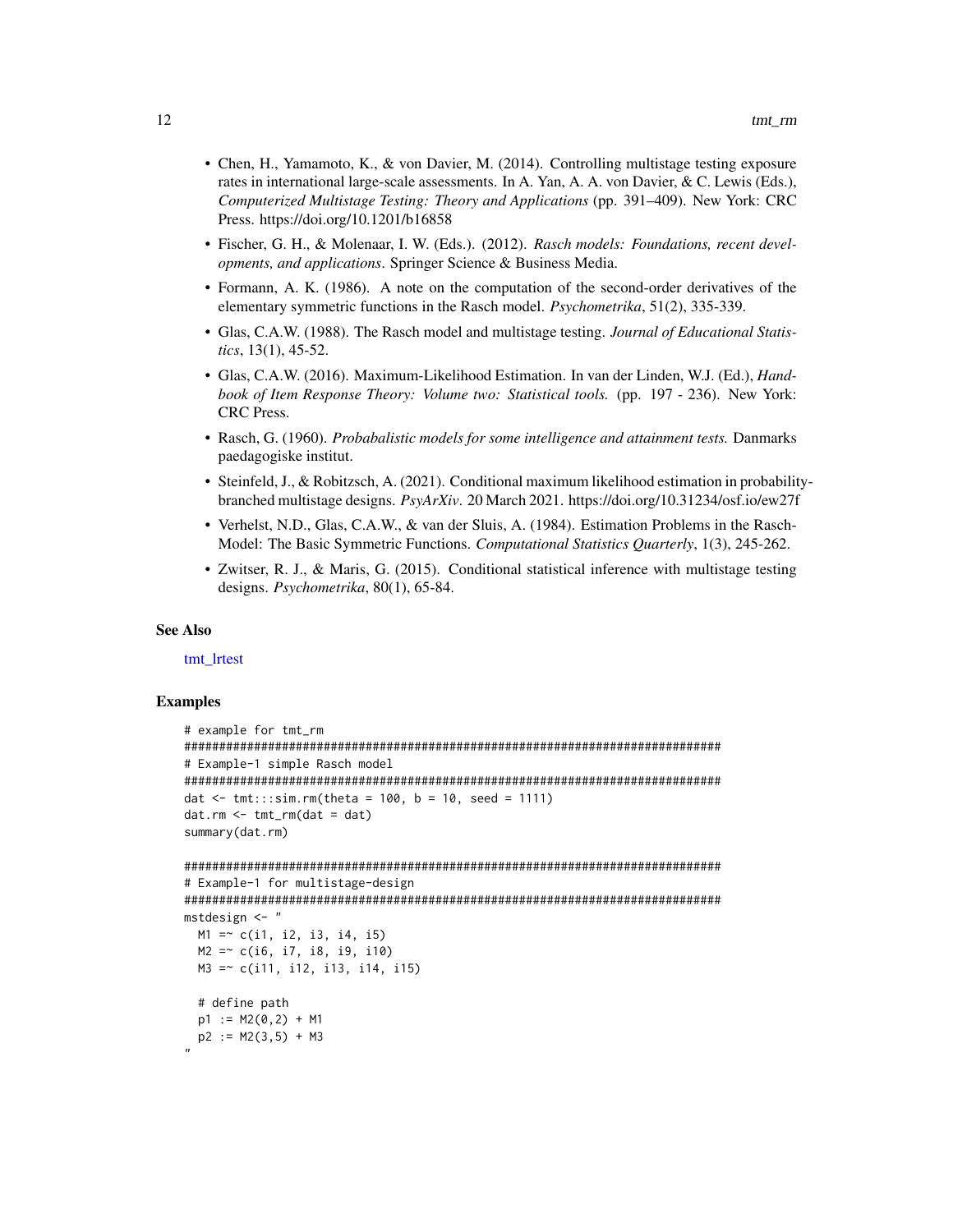```
items \leq seq(-1,1, length.out = 15)
names(items) <- paste0("i",1:15)
persons = 1000dat <- tmt_sim(mstdesign = mstdesign,
  items = items, persons = persons)
dat.rm <- tmt_rm(dat = dat, mstdesign = mstdesign)
summary(dat.rm)
## Not run:
  ############################################################################
  # Example-2 simple Rasch model
  ############################################################################
  dat \le tmt:::sim.rm(theta = 100, b = 10, seed = 1111)
  dat.rm <- tmt_rm(dat = dat)
  summary(dat.rm)
  ############################################################################
  # Example-2 for multistage-design
  ############################################################################
  # also using 'paste' is possible
  mstdesign <- "
   M1 = \infty paste0('i',1:5)
   M2 =~ paste0('i',6:10)
   M3 =~ paste0('i',11:15)
   M4 =~ paste0('i',16:20)
   M5 =~ paste0('i',21:25)
   M6 =~ paste0('i',26:30)
    # define path
   p1 := M4(0,2) + M2(0,2) + M1p2 := M4(0,2) + M2(3,5) + M3p3 := M4(3,5) + M5(0,2) + M3p4 := M4(3,5) + M5(3,5) + M6"
  items \leq seq(-1,1,length.out = 30)
  names(items) <- paste0("i",1:30)
  persons = 1000
  dat <- tmt_sim(mstdesign = mstdesign,
    items = items, persons = persons)
  dat.rm <- tmt_rm(dat = dat, mstdesign = mstdesign)
  summary(dat.rm)
    ############################################################################
  # Example-3 for cumulative multistage-design
  ############################################################################
  # also using 'paste' is possible
  mstdesign <- "
   M1 =~ paste0('i',21:30)
   M2 =~ paste0('i',11:20)
   M3 =~ paste0('i', 1:10)
   M4 =~ paste0('i',31:40)
```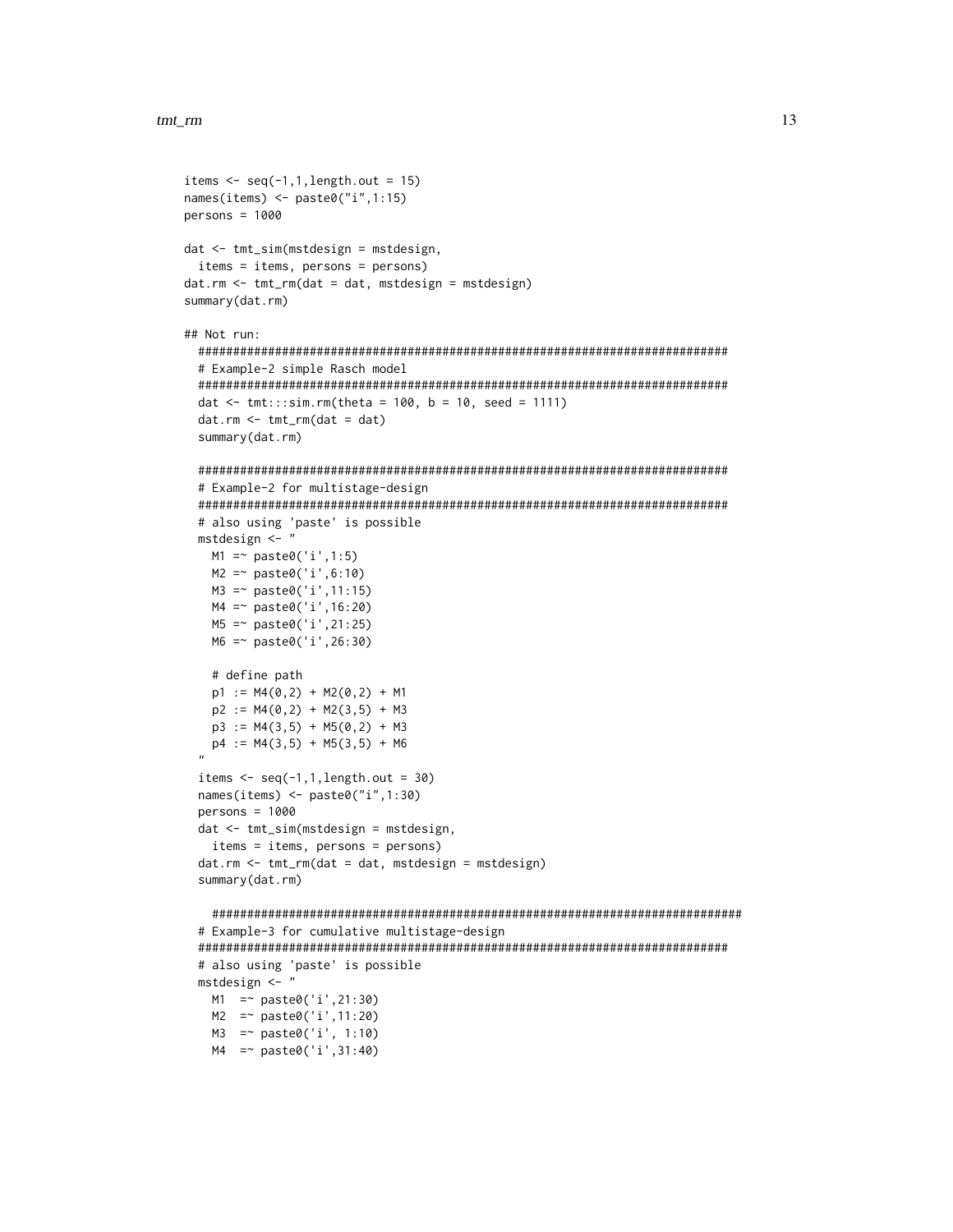```
M5 =~ paste0('i',41:50)
 M6 =~ paste0('i',51:60)
  # define path
 p1 := M1(0, 5) += M2(0, 10) += M3p2 := M1(0, 5) += M2(11, 15) += M4p3 := M1(6,10) += M5(6,15) += M4p4 := M1(6,10) += M5(16,20) += M6"
items \leq seq(-1,1, length.out = 60)
names(items) <- paste0("i",1:60)
persons = 1000
dat <- tmt_sim(mstdesign = mstdesign,
  items = items, persons = persons)
dat.rm <- tmt_rm(dat = dat, mstdesign = mstdesign)
summary(dat.rm)
```
## End(Not run)

tmt\_sim *Function for the Simulation of Multistage-Designs*

#### Description

This function simulates data according to the specified and submitted multistage design. The persons are drawn from a standard normal distribution if the amount of persons are specified. As an additional argument, a seed can also be set. If requested, it is also possible to submit a vector ore list of person parameters to specify different person distributions.

#### Usage

```
tmt_sim(
 mstdesign = NULL,
 items = NULL,
  persons = NULL,
 preconditions = NULL,
  ...
\mathcal{L}
```
#### Arguments

| mstdesign     | definition of desired multistage design                                                                                                                                                                                                                      |
|---------------|--------------------------------------------------------------------------------------------------------------------------------------------------------------------------------------------------------------------------------------------------------------|
| items         | vector of difficulty parameters for each items                                                                                                                                                                                                               |
| persons       | amount of persons per starting module                                                                                                                                                                                                                        |
| preconditions | definition of preconditions can optionally be specified. In the case of probabilis-<br>tic routing preconditions such as a pre-test, which are taken into account in the<br>MST design. For the specification the correlation with the true person parameter |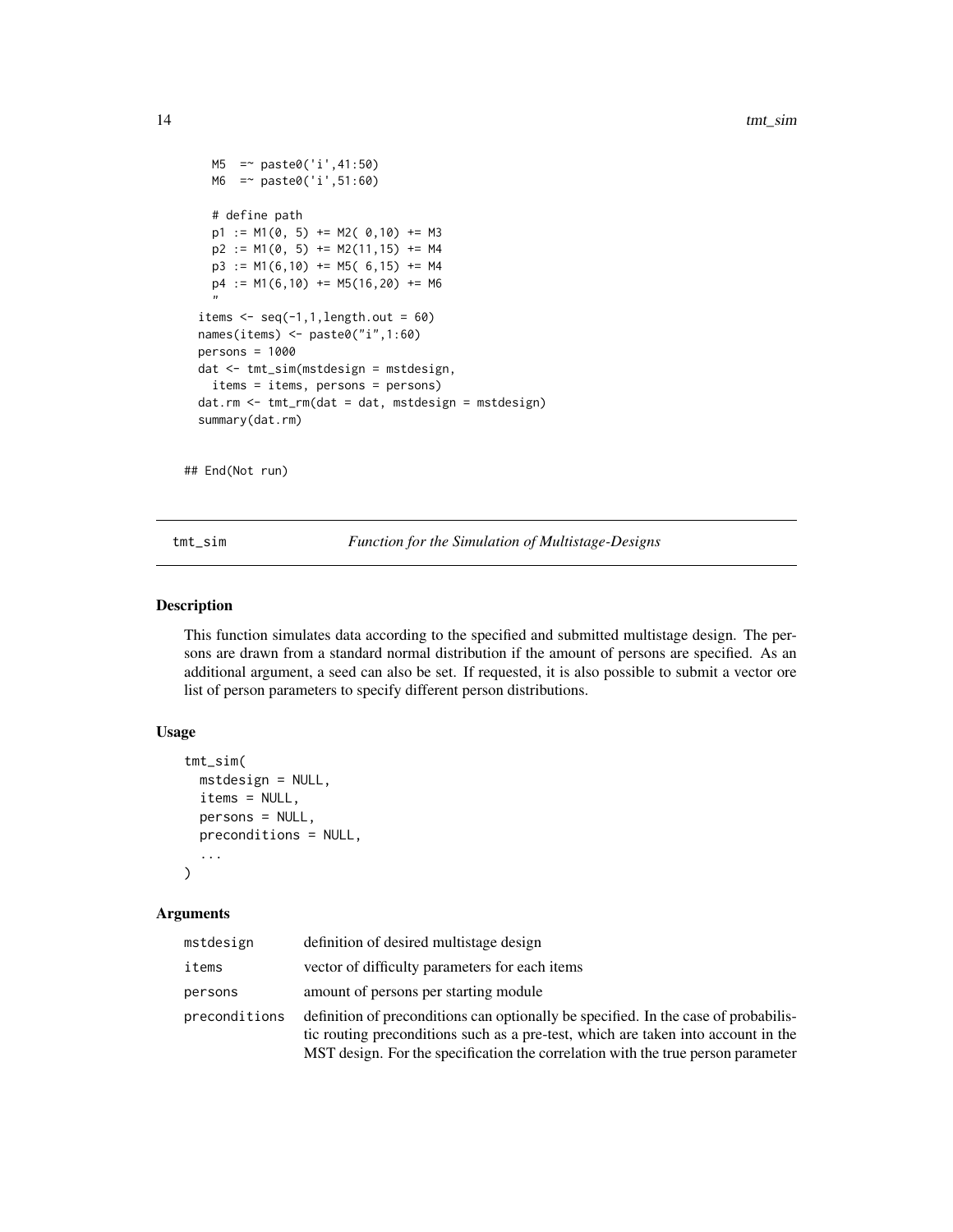|         | have to be specified. The submitted correlation is adjusted in the function ac-           |
|---------|-------------------------------------------------------------------------------------------|
|         | cording to Demirtas and Yavuz (2015; <doi:10.1080 10543406.2014.920868="">)</doi:10.1080> |
|         | It is also possible to submit your own vector with integers for the preconditions.        |
| $\cdot$ | further optional arguments like setting a seed                                            |

#### Value

List with following entries

| data      | Matrix with item responses                                                           |
|-----------|--------------------------------------------------------------------------------------|
| data_mst  | Data frame with item responses and additional a vector of used modules per<br>person |
| persons   | Generated and used person parameters                                                 |
| mstdesign | Submitted multistage design                                                          |

#### Author(s)

Jan Steinfeld

#### References

• Demirtas, H., & Yavuz, Y. (2015). Concurrent Generation of Ordinal and Normal Data. *Journal of Biopharmaceutical Statistics*, 25(4), 635-650. https://doi.org/10.1080/10543406.2014.920868

```
#############################################################################
# translate multistage model 1
#############################################################################
mstdesign <- "
M1 = c(i1, i2, i3, i4, i5)M2 = c(i6, i7, i8, i9, i10)M3 =~ c(i11, i12, i13, i14, i15)
# define branches
p1 := M2(0, 2) + M1p2 := M2(3,5) + M3"
items \leq seq(-3,3, length.out = 15)
names(items) <- paste0("i", seq(items))
data_1 <- tmt_sim(mstdesign = mstdesign,
   items = items,
   persons = 500,seed = 1111)
#############################################################################
# translate multistage model 2
#############################################################################
mstdesign <- "
```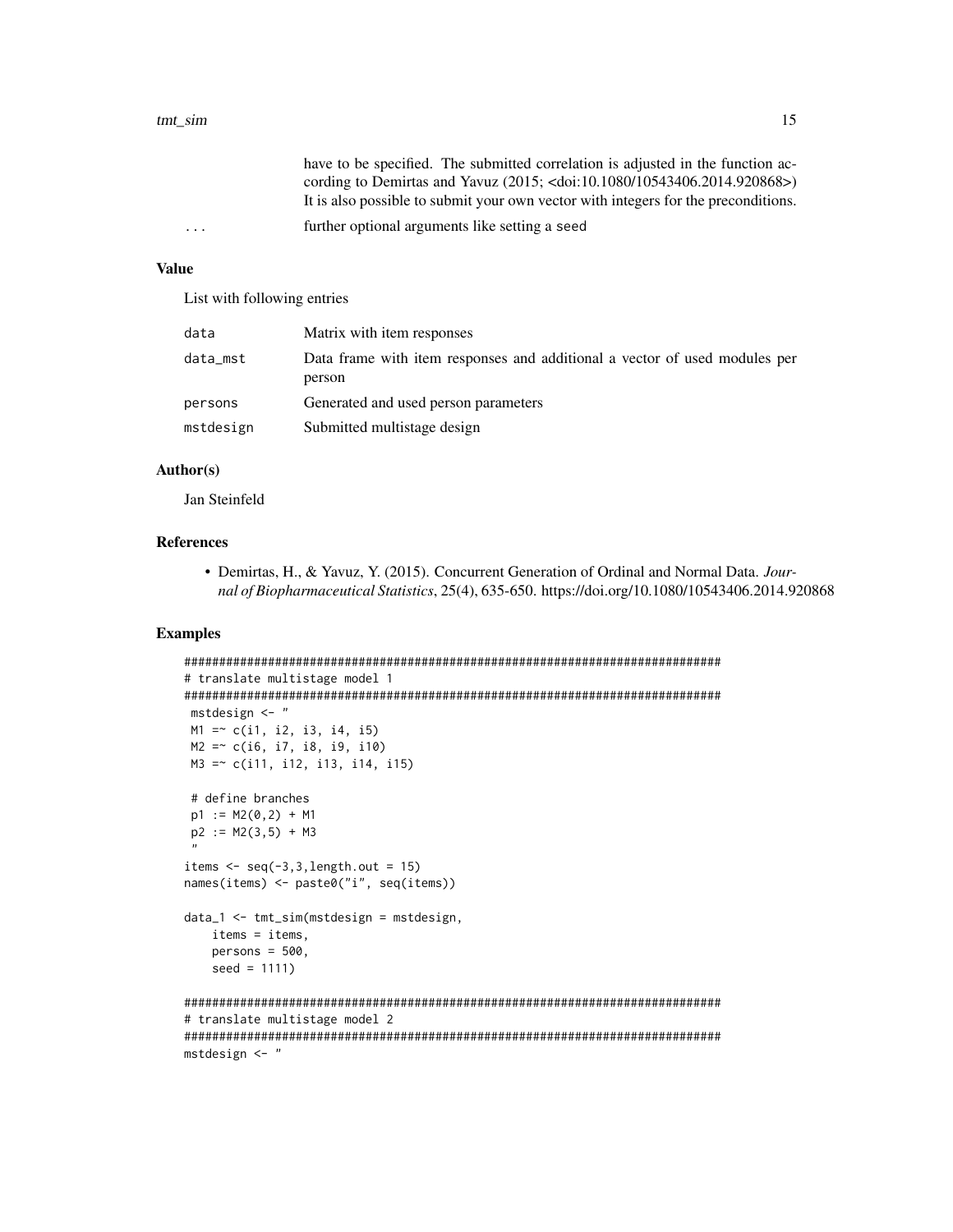```
M1 = c(i1, i2, i3, i4, i5)M2 =~ c(i6, i7, i8, i9, i10)
   M3 =~ c(i11, i12, i13, i14, i15)
   M4 =~ c(i16, i17, i18, i19, i20)
   M5 =~ c(i21, i22, i23, i24, i25)
   M6 =~ c(i26, i27, i28, i29, i30)
   # define branches
   p1 := M4(0,2) + M2(0,2) + M1p2 := M4(0,2) + M2(3,5) + M3p3 := M4(3,5) + M5(0,2) + M3p4 := M4(3,5) + M5(3,5) + M6
  "
items \leq seq(-3,3, length.out = 30)
names(items) <- paste0("i", seq(items))
data_2 <- tmt_sim(mstdesign = mstdesign,
   items = items,
   persons = 500,
```
seed = 1111)